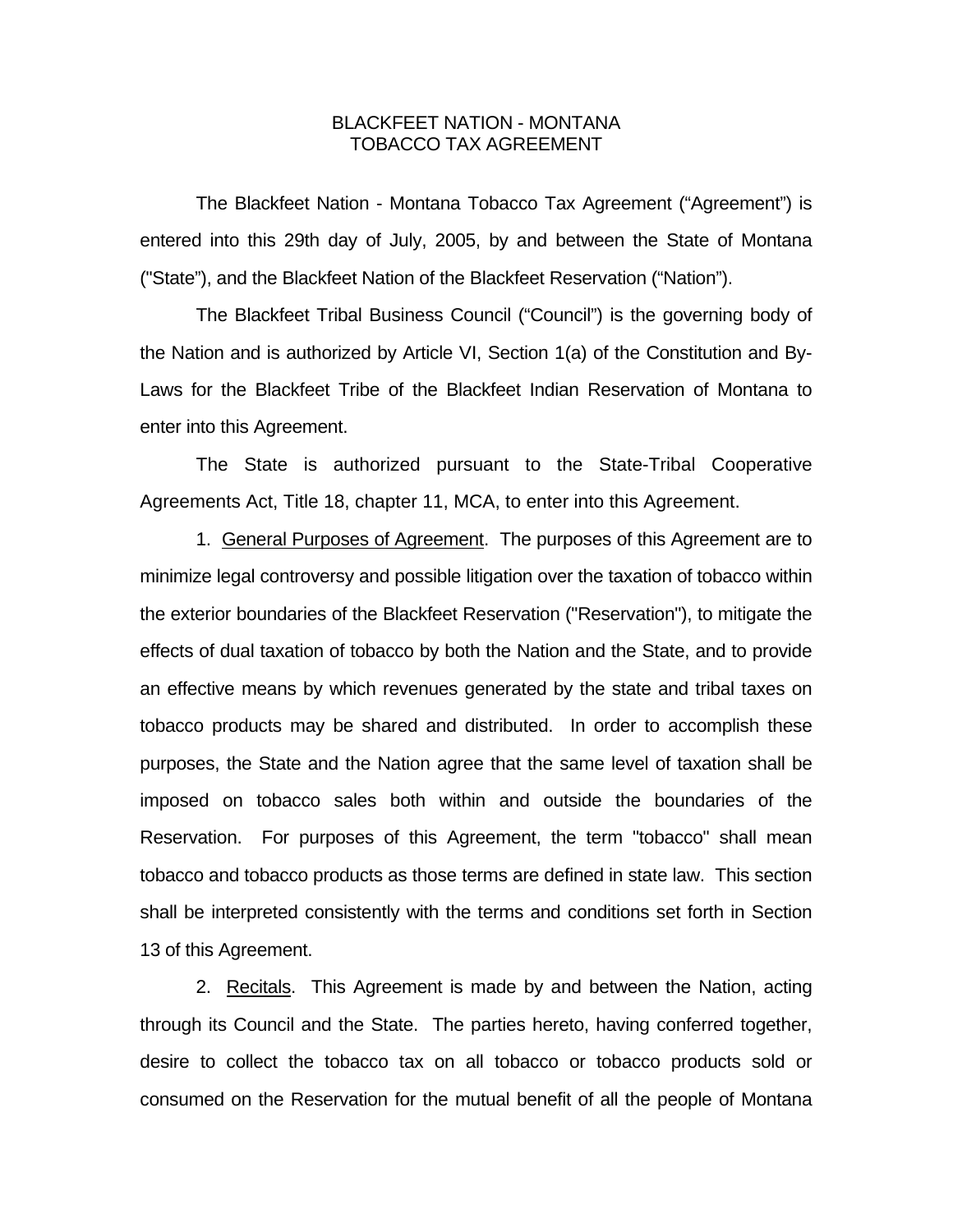including members of the Nation. The Nation agrees to allow the Montana Department of Revenue the authority to enforce state and **t**ribal law in relation to taxation of sales of tobacco on the Reservation subject to the terms and conditions herein.

 3. Tribal Law. While this Agreement is in effect, the Nation shall adopt and keep in force an ordinance imposing taxes equal to the Montana taxes on tobacco, which taxes shall apply to tobacco sold to all persons within the Nation's jurisdiction on the Reservation in a manner similar to the Montana taxes. The Nation shall supply the State with a current copy of the ordinance as it may be amended from time to time within sixty (60) days of the enactment or amendment of the ordinance.

 4. State Law. The State imposes a tax on tobacco distributed within the State's jurisdiction under Title 16, chapter 11, Montana Code Annotated. The State shall notify the Nation in writing of any changes or amendments to state law, which the State believes necessitates an amendment to tribal law under this Agreement within sixty (60) days of any amendment to applicable state law.

 5. Collection and Administration of Taxes. The State and Nation agree that tobacco sold on the Reservation shall not be subject to both the state and the tribal tax, but shall be subject to one tax. The State agrees to assist the Nation by pre-collecting tobacco taxes for sales on the Reservation from the tobacco wholesalers distributing tobacco products on the Reservation and to remit to the Nation the tribal tobacco tax collected as determined by the formulas described below. All cigarettes sold on the Reservation shall have the state tax insignia affixed (and the Nation shall not be required to affix a tribal tax insignia) and all other tobacco products shall be taxed.

 a. For each calendar quarter, the Nation shall receive an amount of tobacco taxes pre-collected for tobacco sales on the Reservation, which approximates the sales to enrolled Blackfeet tribal members living on the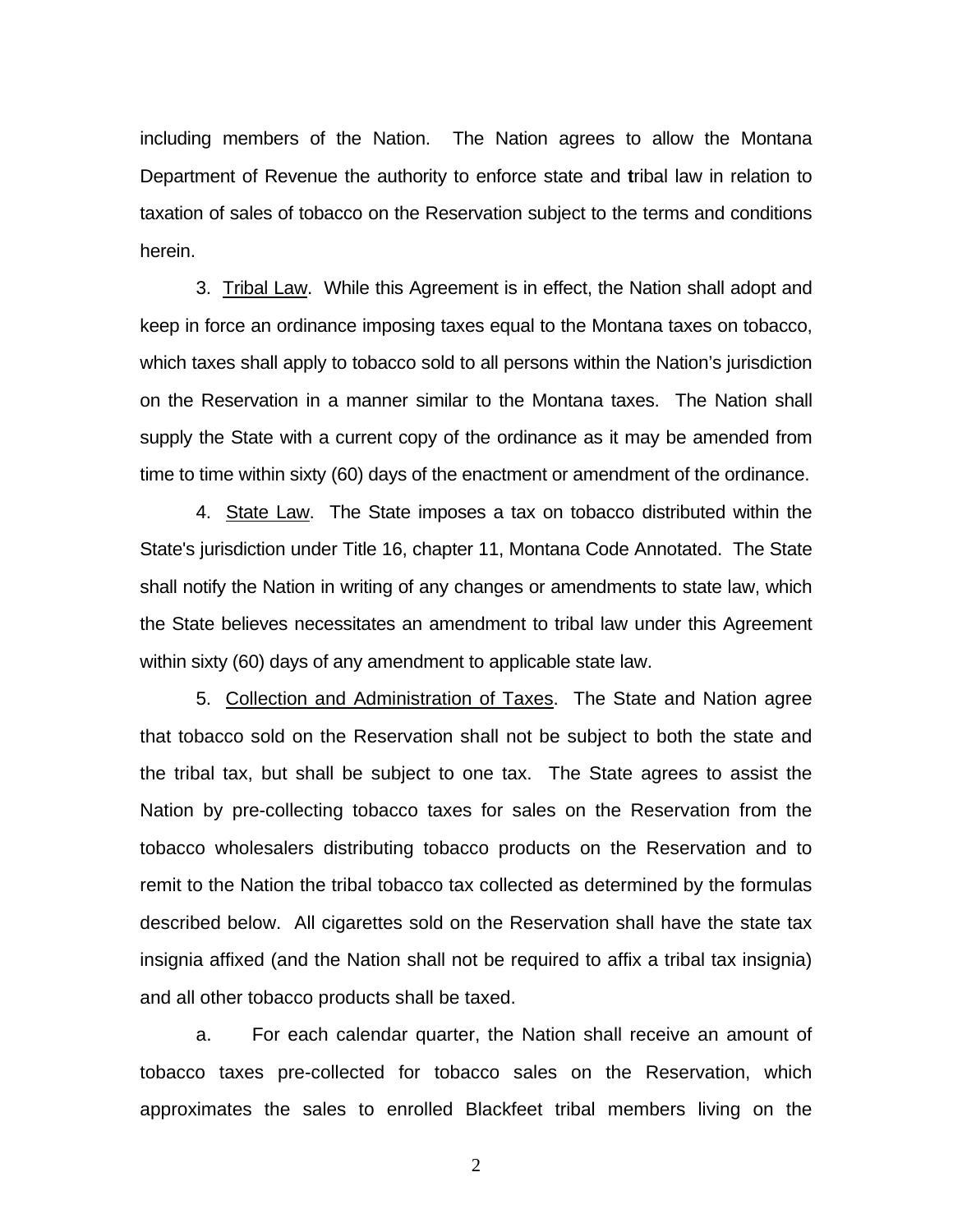Reservation. The amount of tobacco taxes that the Nation receives shall be determined by multiplying 150 percent of the Montana per capita tobacco tax collected for the calendar quarter, times the total number of enrolled Blackfeet tribal members living on the Reservation.

The total number of enrolled Blackfeet tribal members living on the Reservation shall be determined by using the Blackfeet Tribal Enrollment Office Age Distribution Report population as well as member's place of residence as determined by a methodology set out by the Nation. The Council shall certify to the State by March  $31<sup>st</sup>$  of each year the number of enrolled Blackfeet tribal members living on the Reservation as of January 1 of each calendar year. In the event the Council does not issue a recertification, the State may use the previous year's certification. The Council authorizes the State to review the enrollment records maintained by the Nation and any other information the Nation uses to determine place of residency should the State wish to conduct an audit as provided in Section 7 of this Agreement.

The Montana per capita tobacco tax is based on the net sum of tobacco taxes in all funds into which cigarette and tobacco taxes are deposited, subsequent to the deduction or addition of refunds, credits, and corrections. Notwithstanding the foregoing, the parties mutually agree that the total number of enrolled Blackfeet tribal members living on the Reservation for the 2005 calendar year shall be 9,120.

 b. The State shall distribute the monies due to the Nation under this Agreement no later than thirty (30) days from the end of each calendar quarter. The State will include with each distribution a statement showing how the distribution was determined for that quarter. Distributions shall continue until the expiration or the termination of this Agreement as provided below or required by law. For the purposes of this Agreement, a calendar quarter begins on January 1,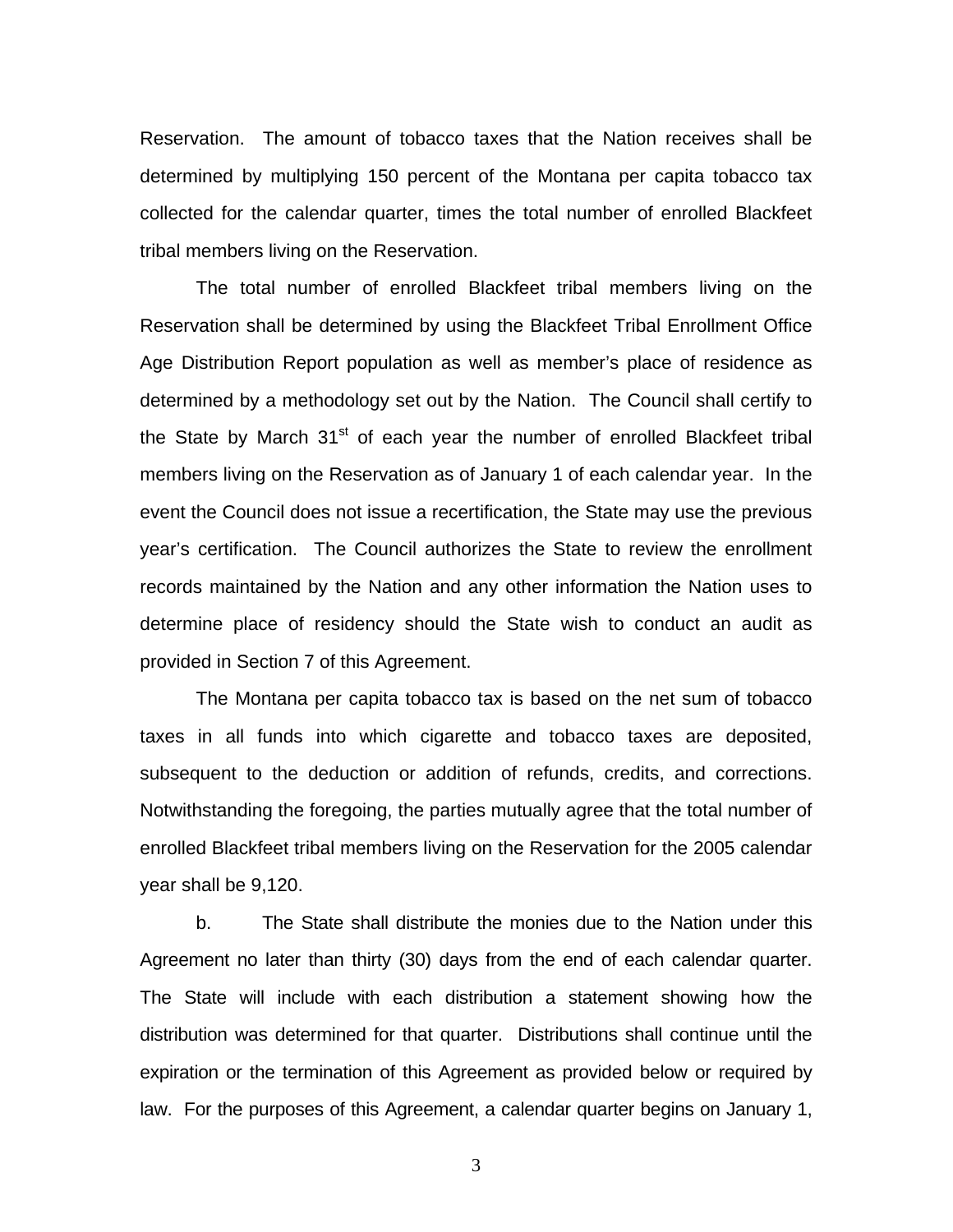April 1, July 1, and October 1 of each year. The State's responsibility to distribute monies to the Council is subject to and limited by the Agreement entered into between the State and the Nation on September 3, 2004, as subsequently amended. The parties agree that this Blackfeet Nation – Montana Tobacco Tax Agreement compliments Section 4 of the September 3, 2004 Agreement, as subsequently amended.

 c. In the event of termination by either party prior to the end of the term, the State shall remit the full amount payable to the Nation provided for in this Agreement for that period of time up to and including the effective date of the termination. This obligation of the State shall survive any termination of this Agreement.

 6. Term. This Agreement shall be for a term of nine (9) years and eleven (11) months, commencing August 1, 2005, and terminating June 30, 2015, subject to the conditions precedent and the renewal provision below.

 7. Audits. Either party may examine or audit the records of the other party to determine the accuracy of the statements or representations called for in this Agreement. In addition, either party may require an audit of the other party by an independent auditor, at its own expense. The right of examination or audit shall exist during the term of the Agreement and for a period of one year after the date of termination or expiration of this Agreement. To the extent permitted by applicable law, the parties agree to maintain the confidentiality of any confidential information obtained from the other party.

 8. Effective Date. This Agreement is effective August 1, 2005, so long as the following conditions precedent are met: the Nation has adopted and provided a copy to the State of an ordinance as required by Section 3 above; the Agreement has received the final approval of the Council; the Agreement has been approved by the Superintendent of the Blackfeet Indian Agency, Bureau of Indian Affairs,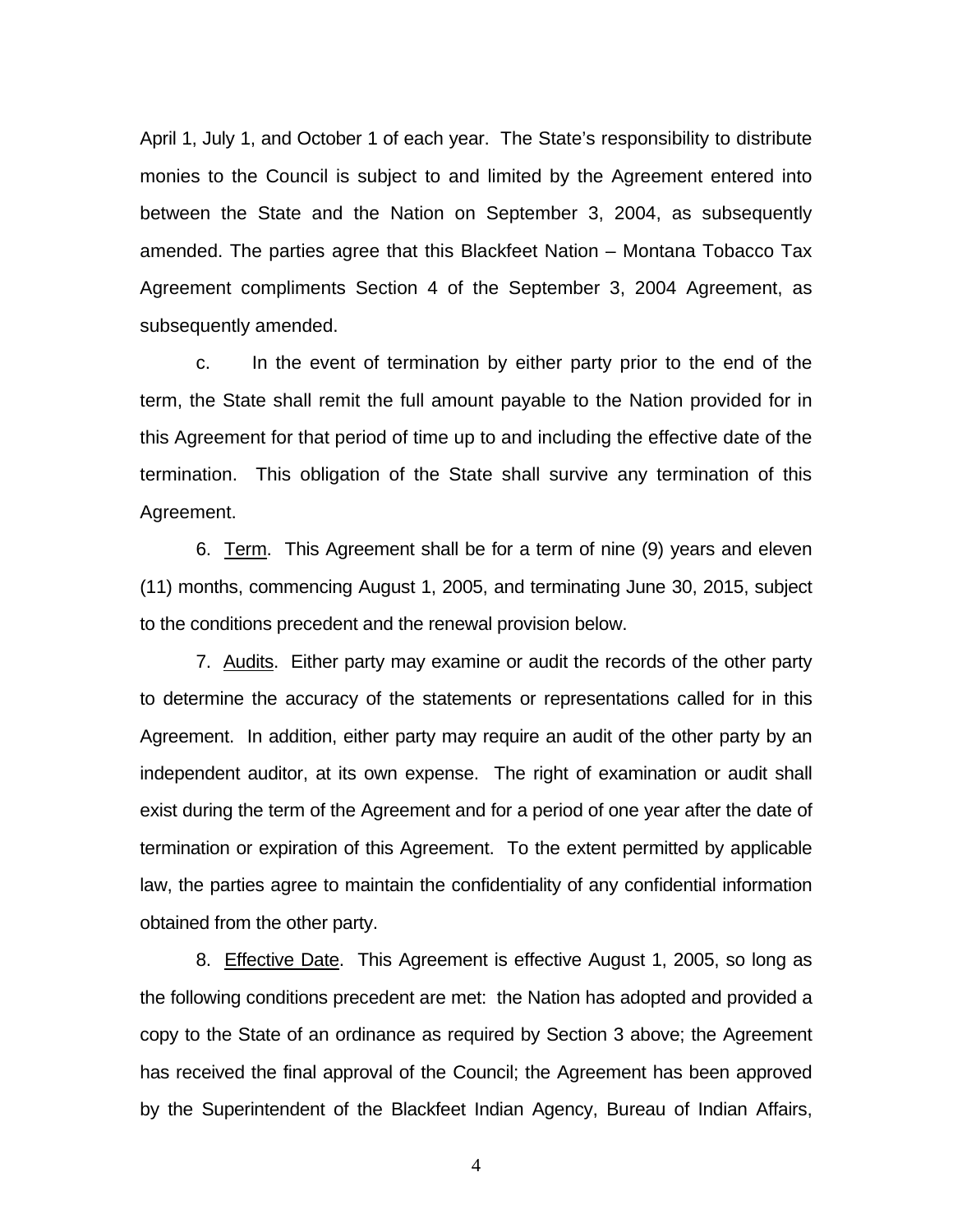United States Department of Interior; the Agreement has been approved by the State Attorney General, as required by § 18-11-105, MCA; and a public hearing, as required by § 18-11-103, MCA, has been held and comments received and considered. If the referenced conditions precedent have not been met by August 1, 2005, this Agreement is effective on the first day of the next calendar quarter after all conditions precedent have been met.

9. Amendments and Renewal.

 a. This Agreement may be amended only by written instrument signed by both parties.

 b. Six months prior to expiration of the initial term provided in this Agreement, the parties shall meet to negotiate in good faith a renewal of the Agreement for an additional ten (10) year term, and thereafter shall meet to negotiate successive ten (10) year renewals of the Agreement. The parties in each negotiation of a renewal term shall seek to agree on a distribution of tax revenues on substantially the same basis as the one provided above, in light of the circumstances existing at that time. If this Agreement expires because the term has run, the parties agree that all of its terms, except provision 10a, will remain in full force and effect until a new agreement is reached or either party gives 30 days written notice that it is cancelled.

10. Termination.

 a. This Agreement may be terminated by either party upon five (5) years written notice to the other party for circumstances not constituting cause, or upon thirty (30) days written notice for circumstances constituting cause. "Cause" means any material change in circumstances that alters or affects the terms of the Agreement, whether express or implied, foreseen or unforeseen.

 b. The Blackfeet Tribe-Montana Tobacco Tax Agreement entered into on the  $24<sup>th</sup>$  day of May 1995 and the subsequent four (4) Amendments to that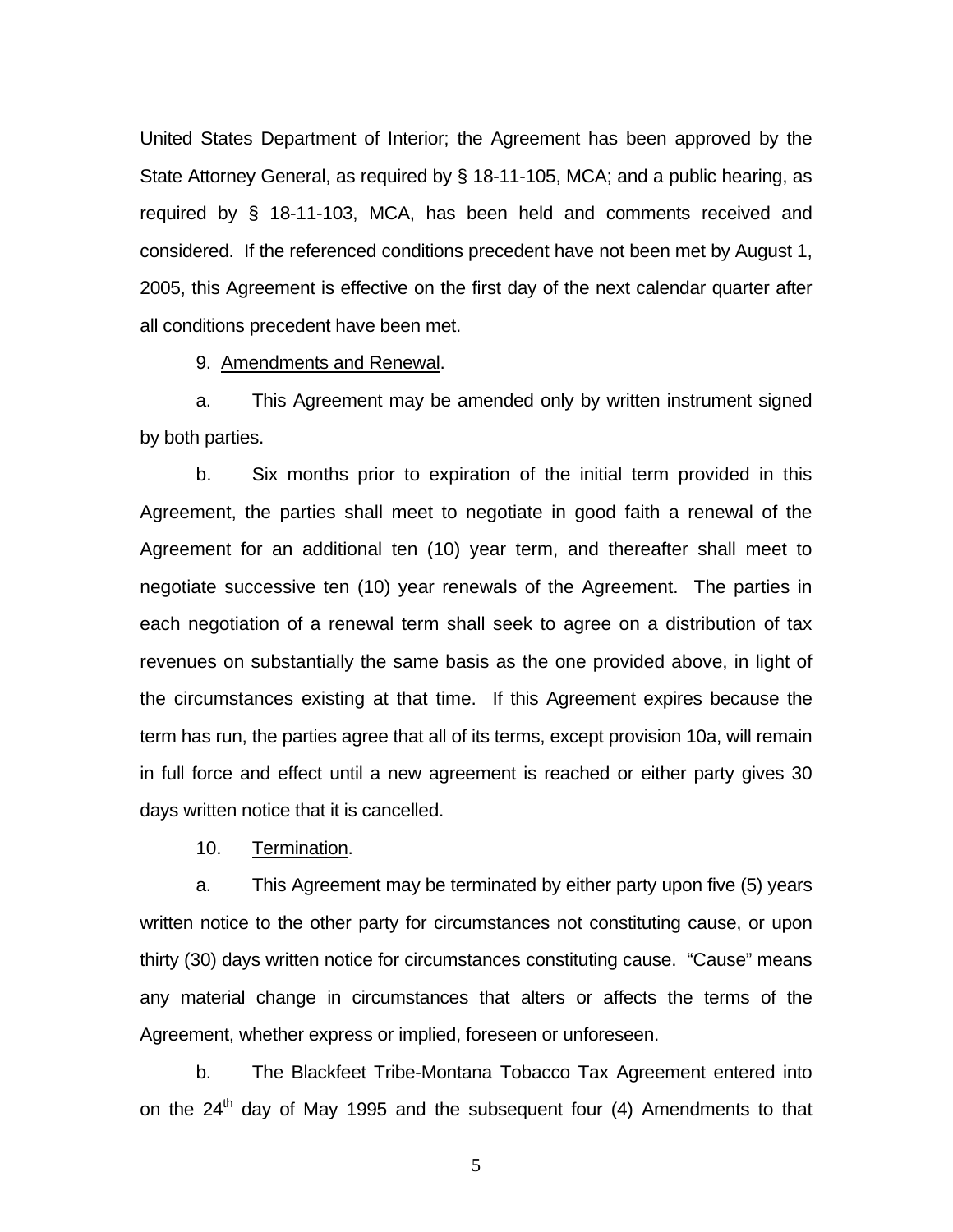agreement terminate on the effective date of this Agreement. This Agreement supercedes all tobacco agreements and amendments thereto entered into between the parties prior to the effective date of this Agreement.

 11. Jurisdiction and Venue. The parties agree and stipulate that venue and jurisdiction for enforcement of the terms hereof lie in the United States District Court, Great Falls Division, Great Falls, Montana, or, if the U.S. District Court lacks jurisdiction, a Montana state district court. In the event of a breach by either party of any of the terms hereof, upon written notice to the breaching party of the substance of the alleged breach and the remedies sought, the non-breaching party shall be entitled to suspend any of the non-breaching party's obligations hereunder to the extent of the breach and petition the court for the appropriate relief. Appropriate relief shall be limited to monetary judgment against the breaching party, including costs and attorney's fees, arising from the breach, and such other relief as is necessary to put the non-breaching party in the same position they would have been in had the breaching party fully performed. The failure to pursue a remedy for one or more breaches is not a waiver of any right to enforce a subsequent breach of the same or a different term hereof.

 12. Mutual Limited Waiver of Sovereign Immunity. The State has waived its sovereign immunity from suit for contract actions arising under the Agreement, *see*, Title 18, chapter 1, part 4, MCA, and for tort actions, *see* Title 2, chapter 9, part 1, MCA. The Tribe expressly grants a limited waiver of sovereign immunity from suit for litigation pertaining to this Agreement, provided that the Tribe's waiver shall be no more extensive than the State's waiver pursuant to Title 18, chapter 1, part 4, MCA, and Title 2, chapter 9, part 1, MCA, and shall only extend to the State and no other parties. Neither party waives its sovereign immunity except as provided in this Agreement.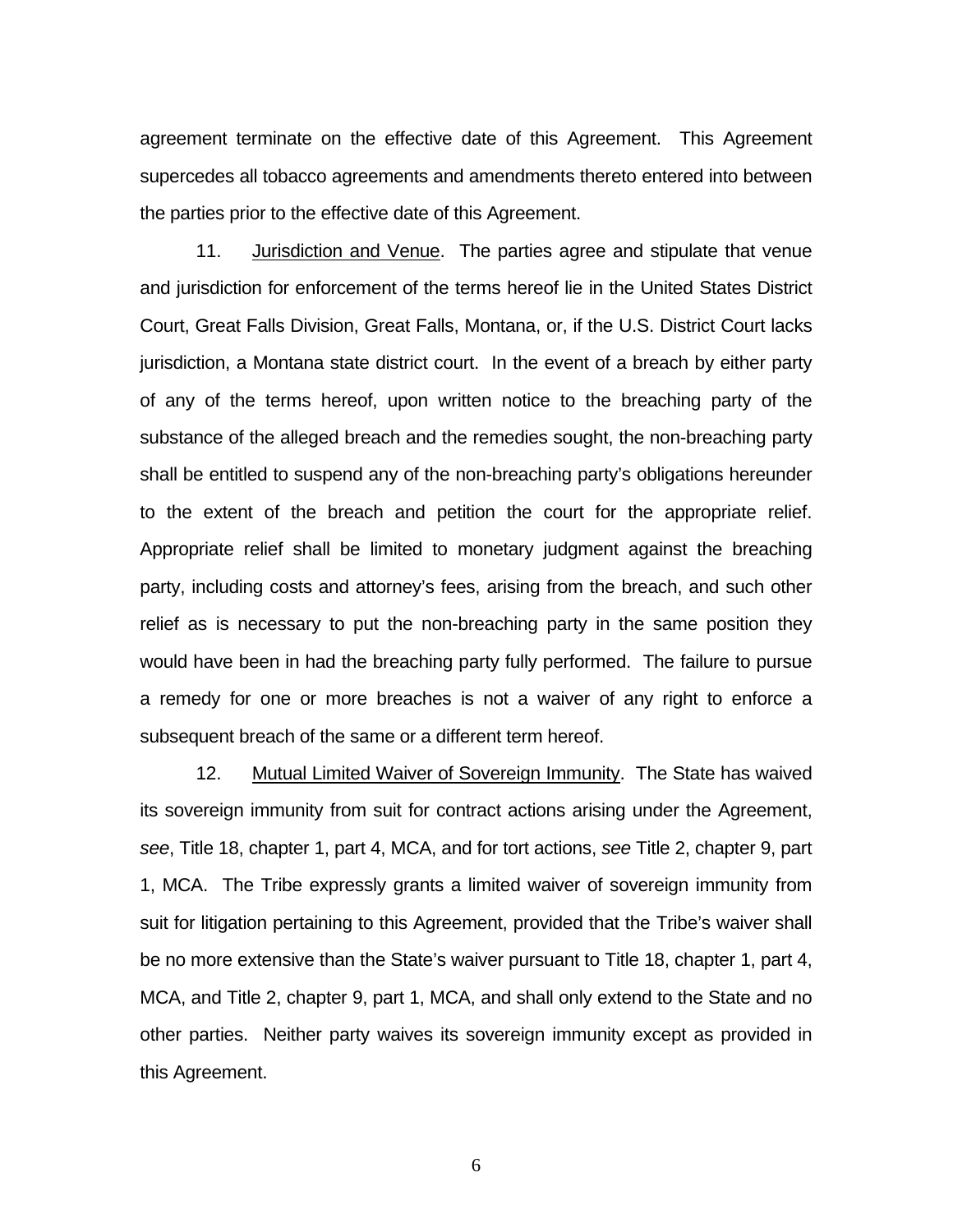13. Reservation of Rights and Negative Declaration. The State and Nation have entered into this Agreement in part to resolve any potential legal disputes and avoid litigation. The parties agree that by entering into this Agreement, neither the State nor the Nation shall be deemed to have waived any rights, arguments, or defenses available in litigation on any subject except as specifically provided in this Agreement. This Agreement is specifically not intended to reflect or be viewed as reflecting in this or any context either party's position with respect to the jurisdictional authority of the other. Nothing in this Agreement or in any conduct undertaken pursuant thereto shall be deemed as enlarging or diminishing the jurisdictional authority of either party except to the extent necessary to implement and effectuate the Agreement's terms. This Agreement, conduct pursuant thereto or conduct in the negotiations or renegotiations of this Agreement, shall not be offered as evidence, otherwise referred to in any present or future litigation, or used in any way to further either party's equitable or legal position in any litigation except as specifically set forth in this Agreement. By entering into this Agreement, neither the State nor the Nation is forfeiting any legal rights to apply their respective taxes except as specifically set forth in this Agreement. This Agreement does not apply to any state tax collected other than the tax on tobacco as provided in §§ 16-11-101 through 206, MCA. It does not apply to any other taxes of fees of any nature collected by the State. This Agreement does not apply to any other tax collected by any other agency or subdivision of the State.

 14. Notices. All notices and other communications required to be given under this Agreement by the Nation and the State shall be deemed to have been duly given when delivered in person or posted by United States certified mail, return receipt requested, with postage prepaid, addressed as follows: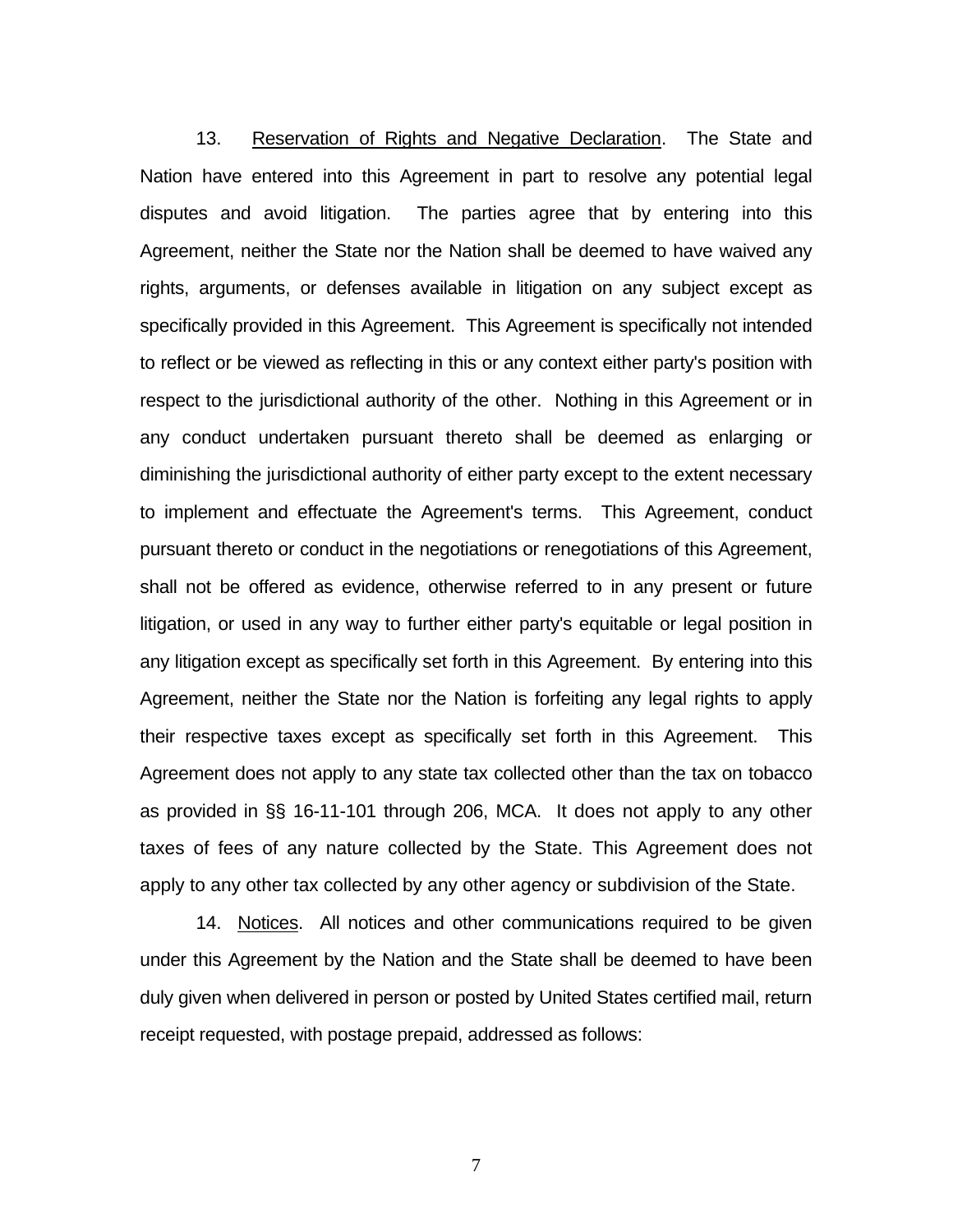i. To the Nation:

 Chairman Blackfeet Tribal Business Council Box 850 Browning, MT 59417

ii. To the State:

 Governor's Office P.O. Box 200801 State Capitol Helena, MT 59620-0801

With Copies to:

 Director of Revenue Department of Revenue Room, 455, Mitchell Building Helena, Montana 59620

 Attorney General 215 North Sanders Helena, MT 59620-1401

Notice shall be considered given on the date of mailing.

This Contract consists of nine (9) pages.

DATED this 29th day of July, 2005.

STATE OF MONTANA BLACKFEET NATION of the BLACKFEET RESERVATION

/S/ BRIAN SCHWEITZER /S/ PATRICK THOMAS Brian Schweitzer **Acting Chairman** 

Governor Blackfeet Tribal Business Council

/S/ DAN BUCKS Dan Bucks Director of Revenue